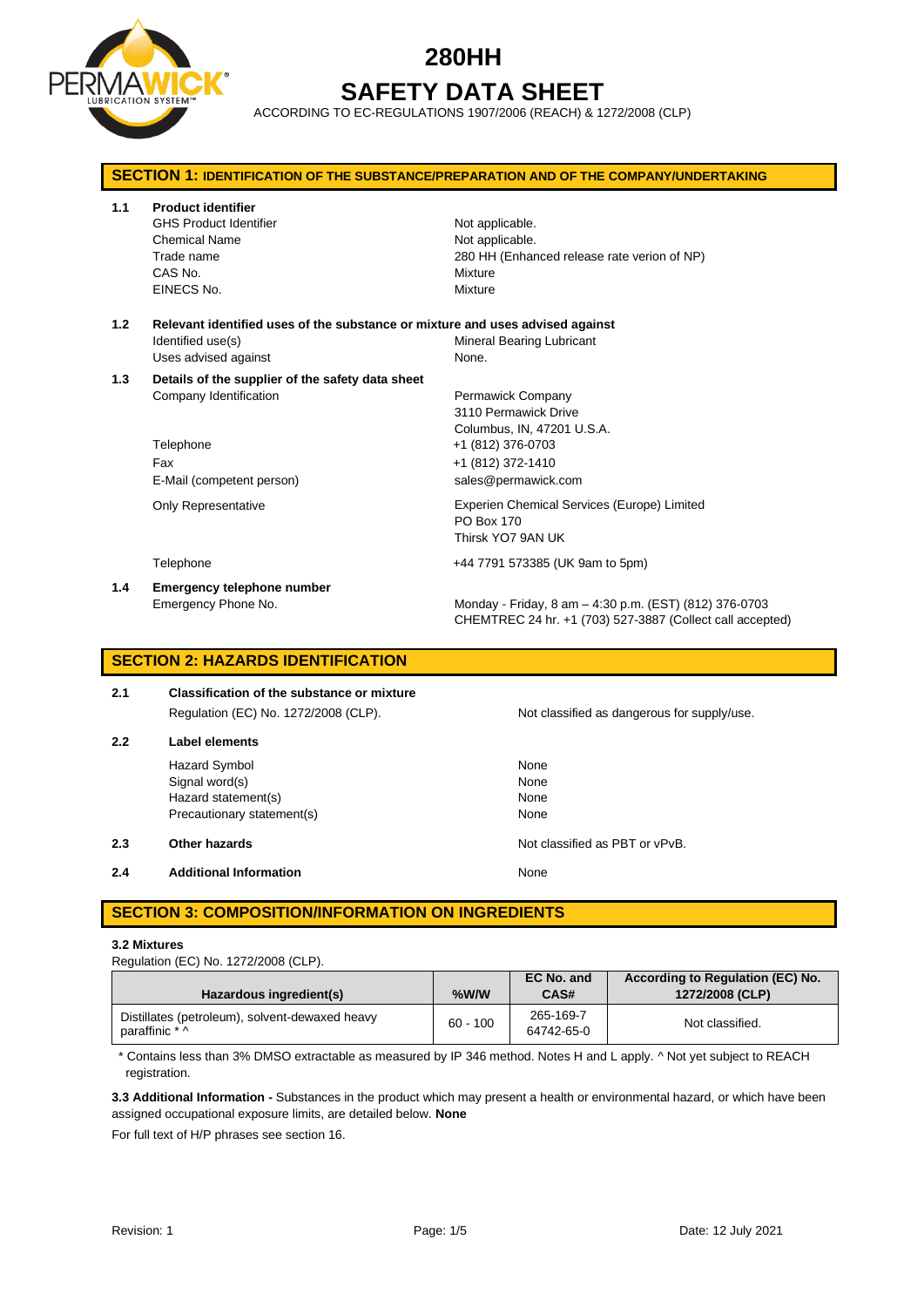



# **SECTION 4: FIRST AID MEASURES**

| ć |  |  |  |
|---|--|--|--|

| 4.1       | Description of first aid measures                                             |                                                                                            |
|-----------|-------------------------------------------------------------------------------|--------------------------------------------------------------------------------------------|
|           | Inhalation                                                                    | Unlikely to be required but if necessary treat symptomatically.                            |
|           | <b>Skin Contact</b>                                                           | Wash affected skin with soap and water.                                                    |
|           | Eye Contact                                                                   | Eyes should be washed with plenty of water. If symptoms occur<br>obtain medical attention. |
|           | Ingestion                                                                     | Unlikely to be required but if necessary treat symptomatically.                            |
| 4.2       | Most important symptoms and effects, both<br>acute and delayed                | None                                                                                       |
| 4.3       | Indication of the immediate medical attention<br>and special treatment needed | None                                                                                       |
| APATIAN P | FIBE FIAUTULA UFLANDEA                                                        |                                                                                            |

## **SECTION 5: FIRE-FIGHTING MEASURES**

**5.1 Extinguishing media** -Suitable Extinguishing Media Extinguish with waterspray, dry chemical, sand or carbon dioxide. -Unsuitable Extinguishing Media None anticipated. **5.2 Special hazards arising from the substance or**  This product may give rise to hazardous fumes in a fire.

- **mixture**
- 

**5.3 Advice for fire-fighters A self** contained breathing apparatus and suitable protective clothing should be worn in fire conditions.

## **SECTION 6: ACCIDENTAL RELEASE MEASURES**

| 6.1 | Personal precautions, protective equipment<br>and emergency procedures | Avoid skin contact. Avoid contact with eyes.                                                                                                       |
|-----|------------------------------------------------------------------------|----------------------------------------------------------------------------------------------------------------------------------------------------|
| 6.2 | <b>Environmental precautions</b>                                       | Use appropriate container to avoid environmental contamination.                                                                                    |
| 6.3 | Methods and material for containment and<br>cleaning up                | Contain and cover spilled substance with dry sand or earth or<br>other suitable dry material. Transfer to a container for disposal or<br>recovery. |
| 6.4 | Reference to other sections                                            | None                                                                                                                                               |
| 6.5 | <b>Additional Information</b>                                          | None.                                                                                                                                              |

# **SECTION 7: HANDLING AND STORAGE**

**7.1 Precautions for safe handling Avoid skin contact. Avoid contact with eyes. 7.2 Conditions for safe storage, including any incompatibilities**

-Storage Temperature **Store at room temperature.** -Incompatible materials **Strong oxidising agents**.

**7.3 Specific end use(s)** Synthetic Bearing Lubricant

## **SECTION 8: EXPOSURE CONTROLS/PERSONAL PROTECTION**

- **8.1 Control parameters**
- **8.1.1 Occupational Exposure Limits**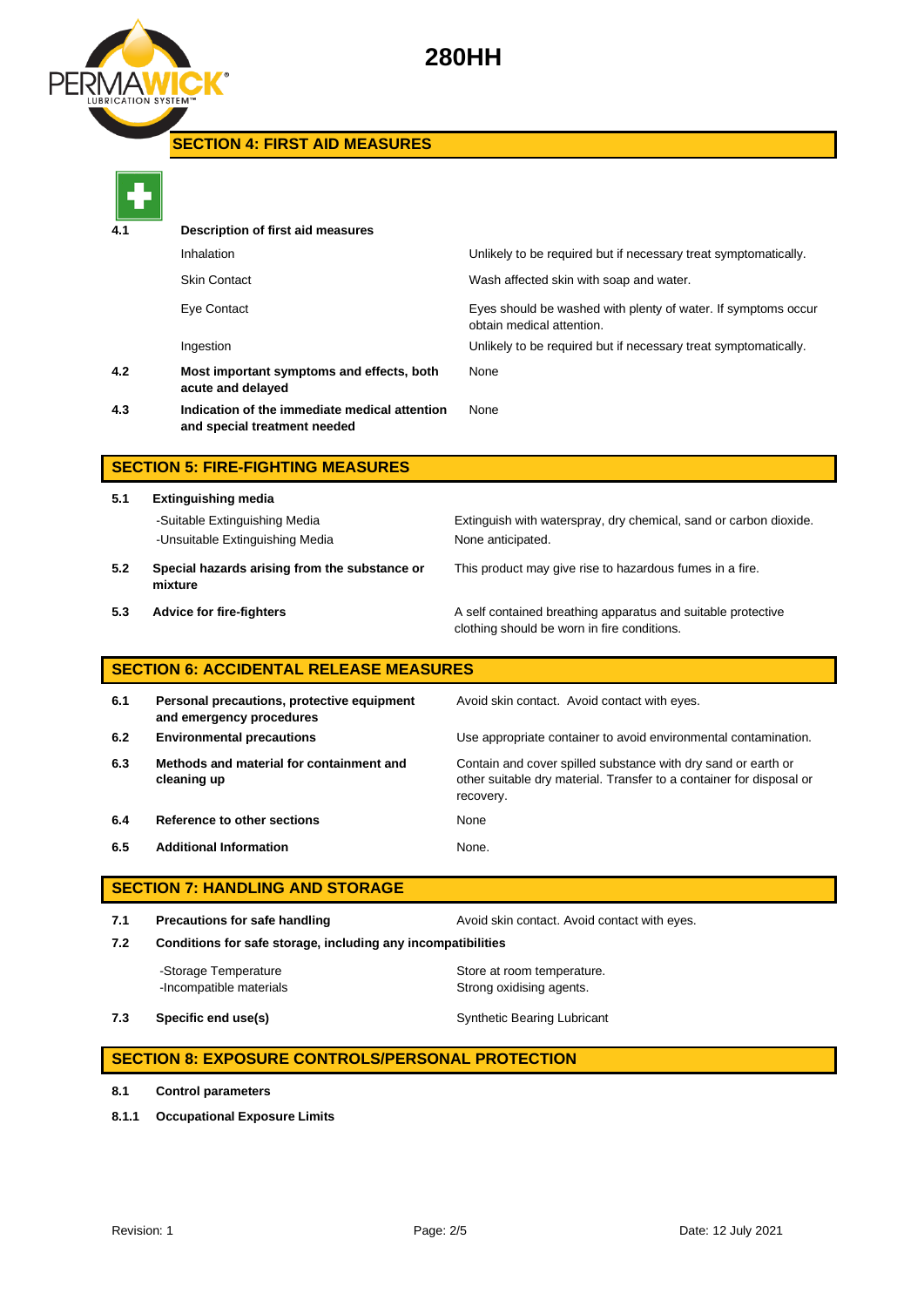# **280HH**



|       |                                          |                   | LTEL (8 hr | LTEL (8 hr                    | <b>STEL</b> | <b>STEL</b>          |       |
|-------|------------------------------------------|-------------------|------------|-------------------------------|-------------|----------------------|-------|
|       | <b>SUBSTANCE.</b>                        | <b>CAS No.</b>    | TWA ppm)   | TWA mg/m <sup>3</sup> )       | (ppm)       | (mg/m <sup>3</sup> ) | Note: |
|       | None known                               | -----             | -----      | -----                         | -----       | -----                | ----- |
|       |                                          |                   |            |                               |             |                      |       |
|       | Limit value type                         |                   |            |                               |             |                      |       |
|       | (country of origin)                      | <b>SUBSTANCE.</b> | CAS No.    | <b>Biological limit value</b> |             | Note:                |       |
|       | None known                               |                   | -----      | -----                         |             | -----                |       |
| 8.1.2 | Recommended monitoring method            |                   |            | Not available                 |             |                      |       |
| 8.2   | <b>Exposure controls</b>                 |                   |            |                               |             |                      |       |
| 8.2.1 | Appropriate engineering controls         |                   |            | Not normally required.        |             |                      |       |
| 8.2.2 | Personal protection equipment            |                   |            |                               |             |                      |       |
|       | Eye/face protection                      |                   |            | Safety spectacles.            |             |                      |       |
|       |                                          |                   |            |                               |             |                      |       |
|       | Skin protection (Hand protection/ Other) |                   |            | Not normally required.        |             |                      |       |
|       |                                          |                   |            |                               |             |                      |       |
|       | Respiratory protection                   |                   |            | Not normally required.        |             |                      |       |
|       |                                          |                   |            |                               |             |                      |       |
|       | Thermal hazards                          |                   |            | Not normally required.        |             |                      |       |
| 8.2.3 | <b>Environmental Exposure Controls</b>   |                   |            | Not normally required.        |             |                      |       |

# **SECTION 9: PHYSICAL AND CHEMICAL PROPERTIES**

## **9.1 Information on basic physical and chemical properties**

|     | Appearance                               | Granular wet            |
|-----|------------------------------------------|-------------------------|
|     | Colour.                                  | Amber                   |
|     | Odour                                    | Fuel oil-like.          |
|     | Odour threshold (ppm)                    | Not available           |
|     | pH (Value)                               | Not available           |
|     | Melting point (°C) / Freezing point (°C) | Not available           |
|     | Boiling point/boiling range (°C):        | Not available           |
|     | Flash point (°C)                         | 213 [Clevland Open cup] |
|     | Evaporation rate                         | Not available           |
|     | Flammability (solid, gas)                | Not available           |
|     | Explosive limit ranges                   | Not available           |
|     | Vapour pressure (Pascal)                 | Not available           |
|     | Vapour density (Air=1)                   | Not available           |
|     | Density (g/ml)                           | 0.87                    |
|     | Solubility (Water)                       | Negligible.             |
|     | Solubility (Other)                       | Not available           |
|     | Partition coefficient (n-Octanol/water)  | Not available           |
|     | Auto ignition point (°C)                 | Not available           |
|     | Decomposition temperature (°C)           | Not available           |
|     | Kinematic Viscosity (cSt) @ 40°C         | 58                      |
|     | <b>Explosive properties</b>              | Not explosive.          |
|     | Oxidising properties                     | Not oxidising.          |
| 9.2 | <b>Other information</b>                 | Not available.          |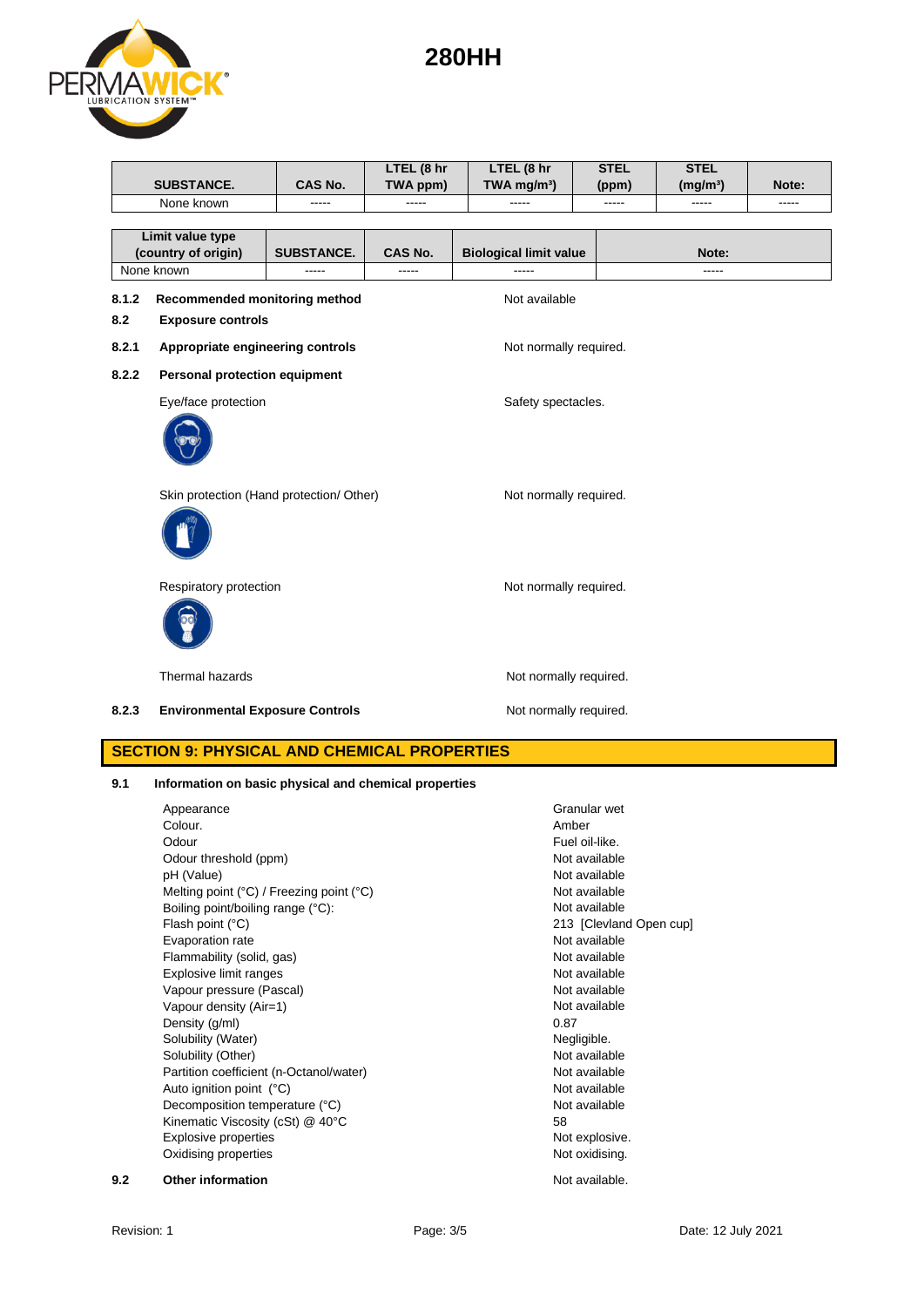

## **SECTION 10: STABILITY AND REACTIVITY**

- 
- **10.2 Chemical stability** Stable.
- **10.3 Possibility of hazardous reactions** None anticipated.
- **10.4 Conditions to avoid** None
- **10.5 Incompatible materials** Oxidizers
- 

## **SECTION 11: TOXICOLOGICAL INFORMATION**

**11.1 Information on toxicological effects**

#### **11.1.1 Substances**

Not applicable

#### **11.1.2 Mixtures - By analogy with similar materials:**

| Acute toxicity                    | Not to be expected.  |
|-----------------------------------|----------------------|
| Skin corrosion/irritation         | Unlikely to cause sk |
| Serious eye damage/irritation     | Unlikely to cause ey |
| Respiratory or skin sensitization | Not to be expected.  |
| Germ cell mutagenicity            | Not to be expected.  |
| Carcinogenicity                   | Not to be expected.  |
| Reproductive toxicity             | Not to be expected.  |
| STOT - single exposure            | Not to be expected.  |
| STOT - repeated exposure          | Not to be expected.  |
| Aspiration hazard                 | Not to be expected.  |

# Not to be expected. Unlikely to cause skin irritation. Unlikely to cause eye irritation. Not to be expected. Not to be expected. Not to be expected. Not to be expected. Not to be expected. Not to be expected.

#### **11.1.3 Substances in preparations / mixtures**

Distillates (petroleum), solvent-dewaxed heavy paraffinic (CAS No. 64742-65-0)

Acute toxicity  $LD50 > 5000$  mg/kg (rat)  $LC50 = 2.18$  mg/l (4 hour(s)) (rat) LD50 > 2000 mg/kg (rabbit)

Skin corrosion/irritation Non-irritant. Serious eye damage/irritation Non-irritant. Respiratory or skin sensitization It is not a skin sensitiser. Germ cell mutagenicity **Negative** Negative Carcinogenicity **Negative** Negative Reproductive toxicity Not to be expected. STOT - single exposure Not to be expected. STOT - repeated exposure Not to be expected. Aspiration hazard Not applicable

### **11.2 Other information None known.**

## **SECTION 12: ECOLOGICAL INFORMATION**

### **12.1 Toxicity**

**Substances in preparations / mixtures**

| Distillates (petroleum), solvent-dewaxed heavy paraffinic (CAS No. 64742-65-0)                                                                              |                                                                                                                                                                                                       |  |  |
|-------------------------------------------------------------------------------------------------------------------------------------------------------------|-------------------------------------------------------------------------------------------------------------------------------------------------------------------------------------------------------|--|--|
| Acute toxicity                                                                                                                                              | $NOEL > 100$ mg/l (96 hour) (P. promelas)<br>NOEL > 10,000 mg/l (96 hour) (G. pulex)                                                                                                                  |  |  |
| Long Term                                                                                                                                                   | $NOEL > 100$ mg/l (72 hour) (P. subcapitata)<br>$NOEL = 10$ mg/l (21 days) (D. magna)                                                                                                                 |  |  |
| Persistence and degradability<br><b>Bioaccumulative potential</b><br>Mobility in soil<br><b>Results of PBT and vPvB assessment</b><br>Other adverse effects | There is evidence of degredation in soil and water.<br>The substance has low potential for bioaccumulation.<br>The product has low mobility in soil.<br>Not classified as PBT or vPvB.<br>None known. |  |  |
|                                                                                                                                                             |                                                                                                                                                                                                       |  |  |

**10.1 Reactivity 10.1 Reactivity Stable under normal conditions. 10.6 Hazardous Decomposition Product(s)** Carbon monoxide, Carbon dioxide, Nitrogen, phosphorous oxides